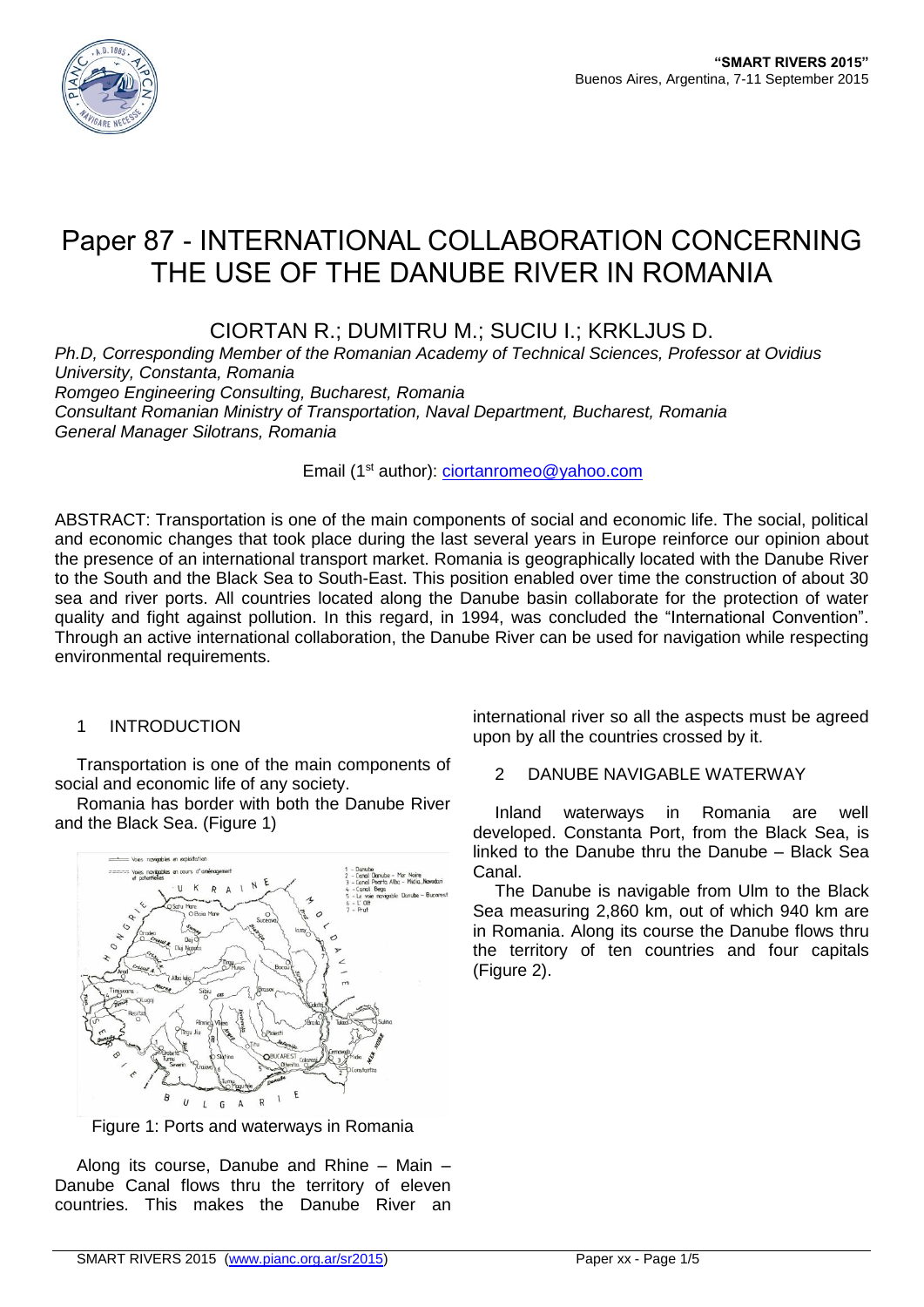



Figure 2: Danube River

The Danube flows into the Black Sea, trough three main canals: Chilia, Sulina and Sfantul Gheorghe, which form a Delta with a total area of about  $5,165$  km<sup>2</sup>. The main access way is Sulina Canal with 63 km length. It ensures the navigation of 7.00 m draught maritime vessels up to Braila. This limitation is determined by the bottom level formed by the sediments.

Except the navigable sector of the Danube between Braila and Sulina, the minimum navigable depth, maintained by dredging, is between 2.00 m – 2.50 m. The navigation conditions on upstream Drobeta Turnu Severin (931 km) were much improved with the energetic and navigation system "Iron Gate I", including a 40.00 m high concrete dam, a hydroelectric power station and a lock on each side. The dimensions of the locks allow the simultaneous lockage of nine barges (minimum depth is 4.50 m).

Because of its location in the southern part of the country, Danube ports have limited influence on Romania's inland waterway transportation. Considering this, the strategy for the Territorial Arrangements Plan stipulates the turning into navigable waters of some Danube tributaries (namely Olt, Arges, Prut, and so on).

The same goal has been considered in accomplishing navigable canals, such as:

- The Danube Black Sea Canal, connecting Danube to Constanta Port;
- The Poarta Alba Midia, Navodari Canal, connecting Danube to Midia Port;
- The Bega Canal assisting the western part of the country.

The opening of the Rhine – Main – Danube Canal in September 1992 created a physical connection with the Rhine and the hinterland,

potentially extended to Germany and even to the Netherlands. It created a navigation corridor connecting Constanta Port in Romania with the Rotterdam Port in Netherlands.



Figure 3: Constanta – Rotterdam Corridor

# 3 THE PORTS

The Constanta and Midia Ports are connected to the Danube through navigable waterways. This ensures the access of the inland vessels to these ports.

Twenty five inland ports are located on the Danube River and five on its inland waterways. Given the volumes of raw materials that are transported, each port serves a specific zone of Romania.

## 4 INTERNATIONAL COLLABORATION REGARDING THE DANUBE RIVER

# *4.1 European Community Collaboration*

Extension of the hinterland of a port requires connection to distant areas. Therefore, European Transport Corridors are considered (Figure 4). The Corridor VII represents, in fact, a waterway of the Danube. Nevertheless, it is mentioned that other corridors cross the Danube: Corridor V, Corridor IX.



Figure 4: European transport corridors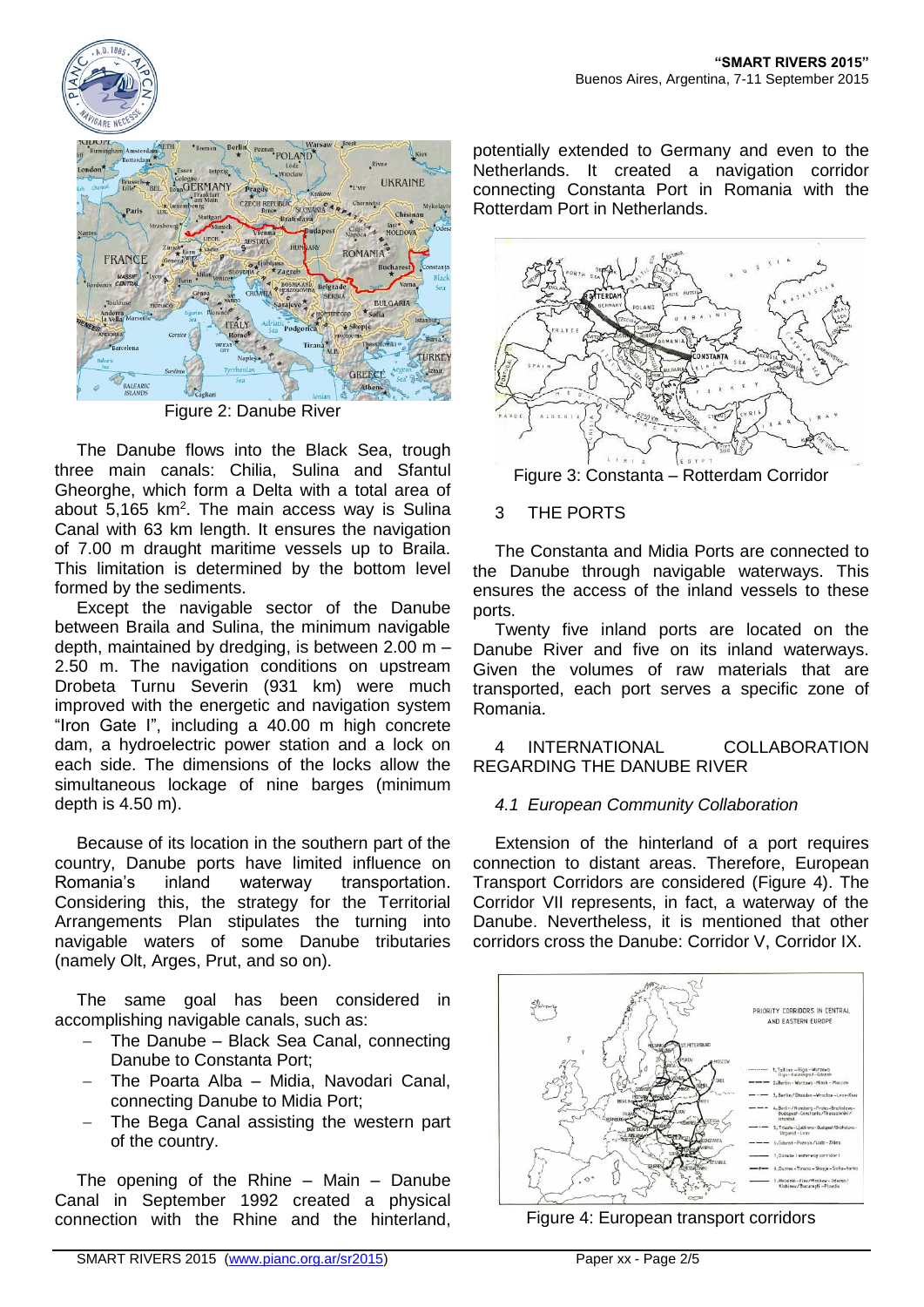

These routes enlarge considerably the Danube hinterland. In addition, all the corridors end to a port, such as Constanta Port in Romania.

## *4.2 The International Convention regarding the protection of the Danube*

This convention was adopted in 1994 in Sofia. Its purpose is to increase the collaboration regarding prevention and control of transboundary pollution, sustainable management of the Danube and the rivers along its hydrographic basin, as well as, rational exploitation and conservation of water resources. This will contribute to the protection of the Black Sea and assist the efforts of the United Nations Economic Commission for Europe (UNECE) and European Community.

## *4.3 The Danube Commission (D.C.)*

The Danube attracted the attention of many economic, political and military authorities of different countries. Following a series of discussions, the "Convention regarding the rules governing the navigation on the Danube" was signed in Belgrade in 1954 by the countries having direct access to the Danube.

Danube Commission's (D.C.) purpose is to standardize the regulation for navigation; for example, establishing the manner for performing the maintenance works, signalling, and so on.

All countries crossed by the Danube take into consideration the regulations and recommendations issued by D.C. without being delegated to follow all provisions herein.

D.C. cooperates with CEE, with the International Committee regarding the protection of the Danube convention and Rhine Commission in order to be in line with the regulations, due to the fact that the navigation takes place both on the Danube and Rhine (Figure 5).



#### Figure 5: International collaboration regarding Danube River exploitation

#### *4.4 Government agreements*

Government agreements that took into consideration the D.C. regulations enacted between Romania and its neighbours Conventions. As a result, Mixed Commissions were found.

The members of these commissions meet periodically to discuss all issues at stake along the common sections of the Danube.

## *4.5 Cooperation between countries*

## *4.5.1 Navigation regulations*

In order to address any navigation issues all Danube riparian countries adopt the C.D. regulations, which issues fundamental Provisions. Some aspects are developed by the governmental Mixed Commissions.

The provisions include:

- Assignment of sections of the Danube to be maintained by each riparian country (Figure 6);
- Performance of appropriate signalling operations in the summer and winter;
- Measurements of depths and volumes of dredging in order to maintain the necessary navigation depth.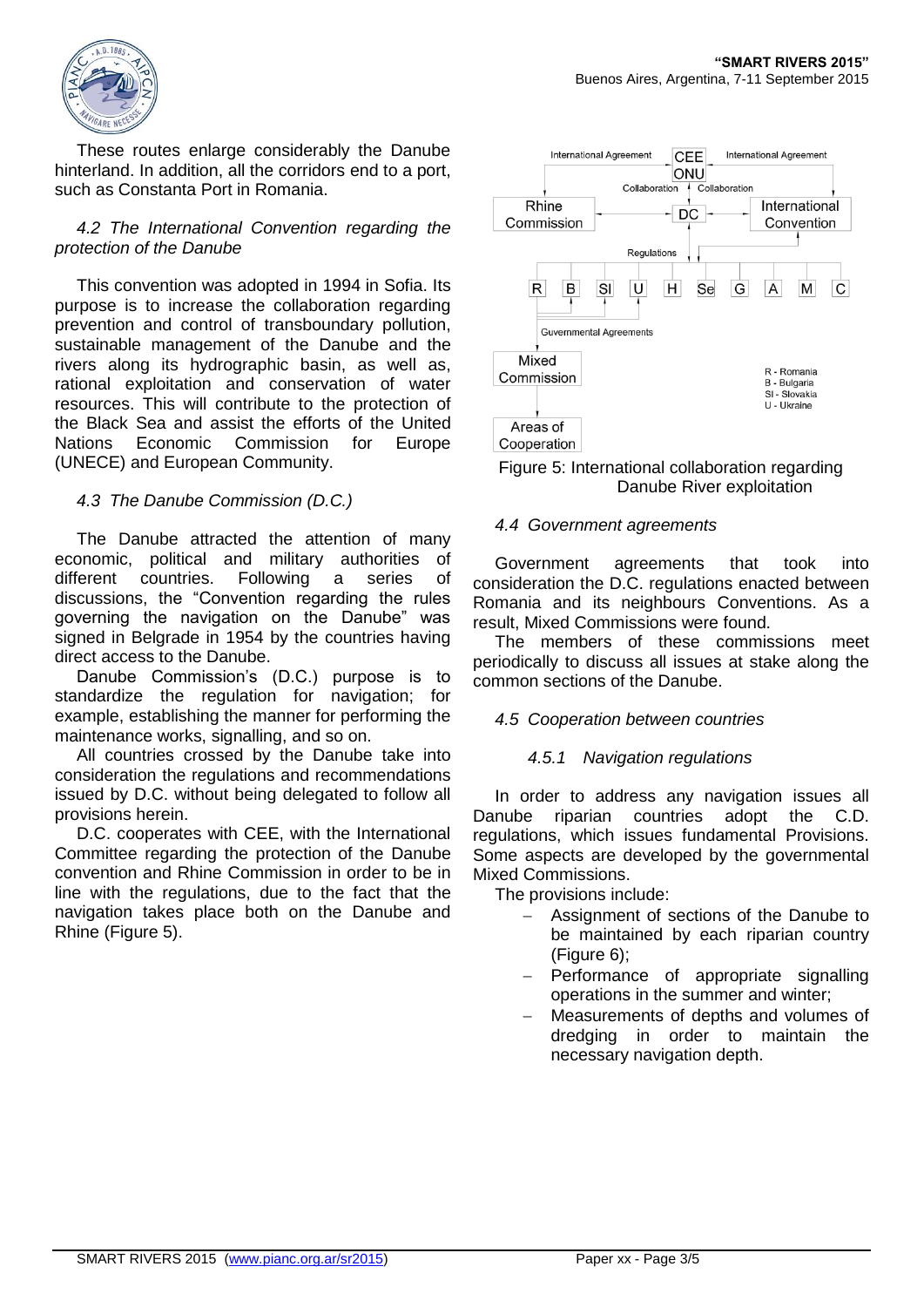





#### *4.5.2 Potential outcomes*

The following scenarios may adversely affect the navigation, such as:

- natural disasters such as floods;
- pollution;
- formation of ice blocks;
- navigation accidents.

The outcome of those scenarios might be:

- variations in water elevation;
- pollutant nature;
- pollution grade;
- formation of ice blocks;
- navigation accidents and response measures.

Depending on the location of the event, the country affected should take all remedial actions to mitigate the effects of those events.

#### *4.5.3 Cargo navigation traffic*

The access of vessels is allowed at all national commercial ports.

These are no restriction and the intent is to keep the vessels in the port for as short time as possible.

*4.5.4 Execution of the works on the Danube*

Each country is responsible to keep the necessary operational at all times infrastructure like quays, dredging and so on. D.C. and the countries along Danube are informed about the infrastructure needs of each participant country and how any deficiencies affect the navigational needs of other countries. In return, each country shall submit its recommendations.

If more countries are involved in a specific project, for example Hydro – Energetic systems, common contribution and exploitation is provided (Figure 7). Investments are globally treated to obtain an efficient product (Figure 8).









NOT EFICIENT INVESTMENT



Figure 8: Efficient Investment Concept

#### 5. STUDIES ON THE DANUBE WATERWAY

A number of studies have been conducted to improve the navigation conditions along the Danube River.

As anticipated, Market Integration along with liberalisation of the economies of Eastern Europe will stimulate economic growth and increase the flow of cargo along the newly emerging Trans – European routes.

Within this context, further exploitation and development of the navigational capabilities of the